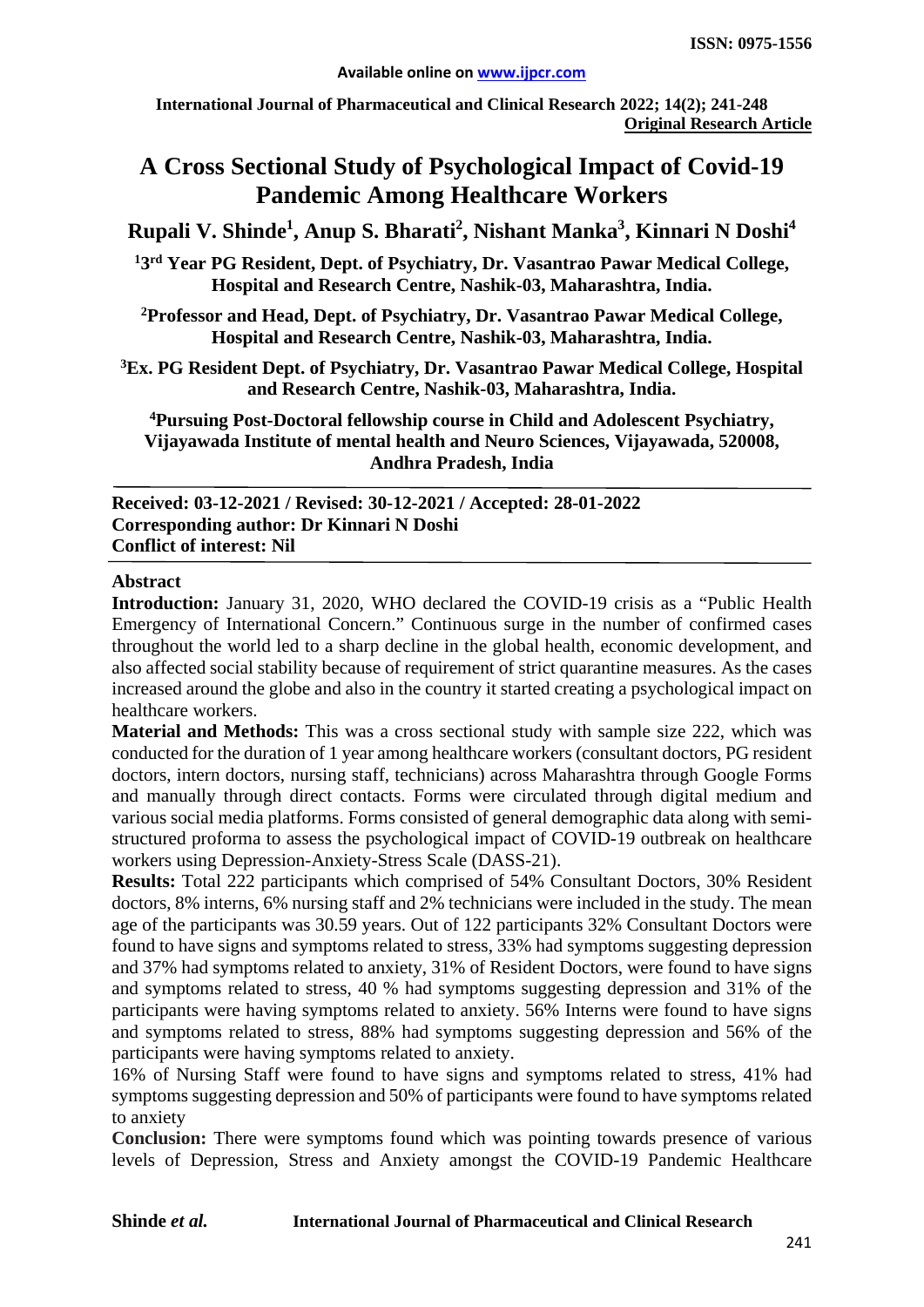workers. Further it is the need of the hour to address these psychological impacts at the earliest to ensure a smooth & efficient functioning of the healthcare system. **Keywords:** COVID-19, DASS-21

This is an Open Access article that uses a fund-ing model which does not charge readers or their institutions for access and distributed under the terms of the Creative Commons Attribution License (http://creativecommons.org/licenses/by/4.0) and the Budapest Open Access Initiative (http://www.budapestopenaccessinitiative.org/read), which permit unrestricted use, distribution, and reproduction in any medium, provided original work is properly credited.

#### **Introduction**

End of 2019 witnessed a pneumonia outbreak with an unknown aetiology in the city of Wuhan in China. The cases were linked to a meat market selling live wild animals which were consumed by the people living there[1,2]. The transmission of this life-threatening condition was from the pathogens found in these animals, suggesting hauling from animals to humans, further expanding to human-tohuman transmission[3,4].

The pathogen was finally identified and termed as 2019 novel coronavirus (2019 nCoV), and the disease was termed as Corona Virus Disease - COVID-19. There was continuous surge in the number of confirmed cases throughout the world, thus a sharp decline was seen in the global health, economic development, and also affected social stability.[5,6] With the increasing number of cases throughout the world, on January 31, 2020, WHO declared the COVID-19 crisis as a "Public Health Emergency of International Concern".[7]

On  $30<sup>th</sup>$  January 2020, the first case was reported in India. With time, the number of cases kept rising. To control the spread of the disease, lockdown and quarantine was applied in the whole country.[2,3] Social distancing was levied to ensure that that minimum or no contact would reduce the spread of the condition. Due to quarantine, everybody had to stay indoors, with limited resources and witnessed a cut down from the outer world.[8,9] Only to fulfill the basic necessities of daily lives, people were allowed to go out. In the torment of losing the independence to be out in the world, and to stay indoors, work from home as much as they can; the mental status of people

started getting affected including healthcare workers[10].

With the increasing number of cases around the globe and also in our country, it started creating a psychological panic in the minds of healthcare workers[11,12]. The shortage of personal protection equipment, face masks, and other necessary sanitization material lead to rise in fear among the healthcare workers which was further worsened by social distancing and breakdown of their routines.[18] The restlessness further increased with the spread of COVID-19 infection within their colleagues and family members. In the hospitals, the number of ventilators, I.C.U capacities, and life supporting devices could not suffice to the number of patients in need of them. The overall scenario added lot of burden on the healthcare workers.[18,19] To add on, local and residential issues started rising for doctors and medical staff who use to live on rent as the house owners restricted their entry in their houses due to the fear of transmission of the infection. Also around the globe, most of the countries and the super power countries were also hit by CORONA Pandemic too, despite having world class health facilities they were not unable to cope up or control the situation. All this created difficult conditions for the Healthcare workers in the country and a need was felt to address them as soon as possible.[20,21] and thus this study was planned.

**Aim:** To study the psychological impact of COVID-19 outbreak on Healthcare workers.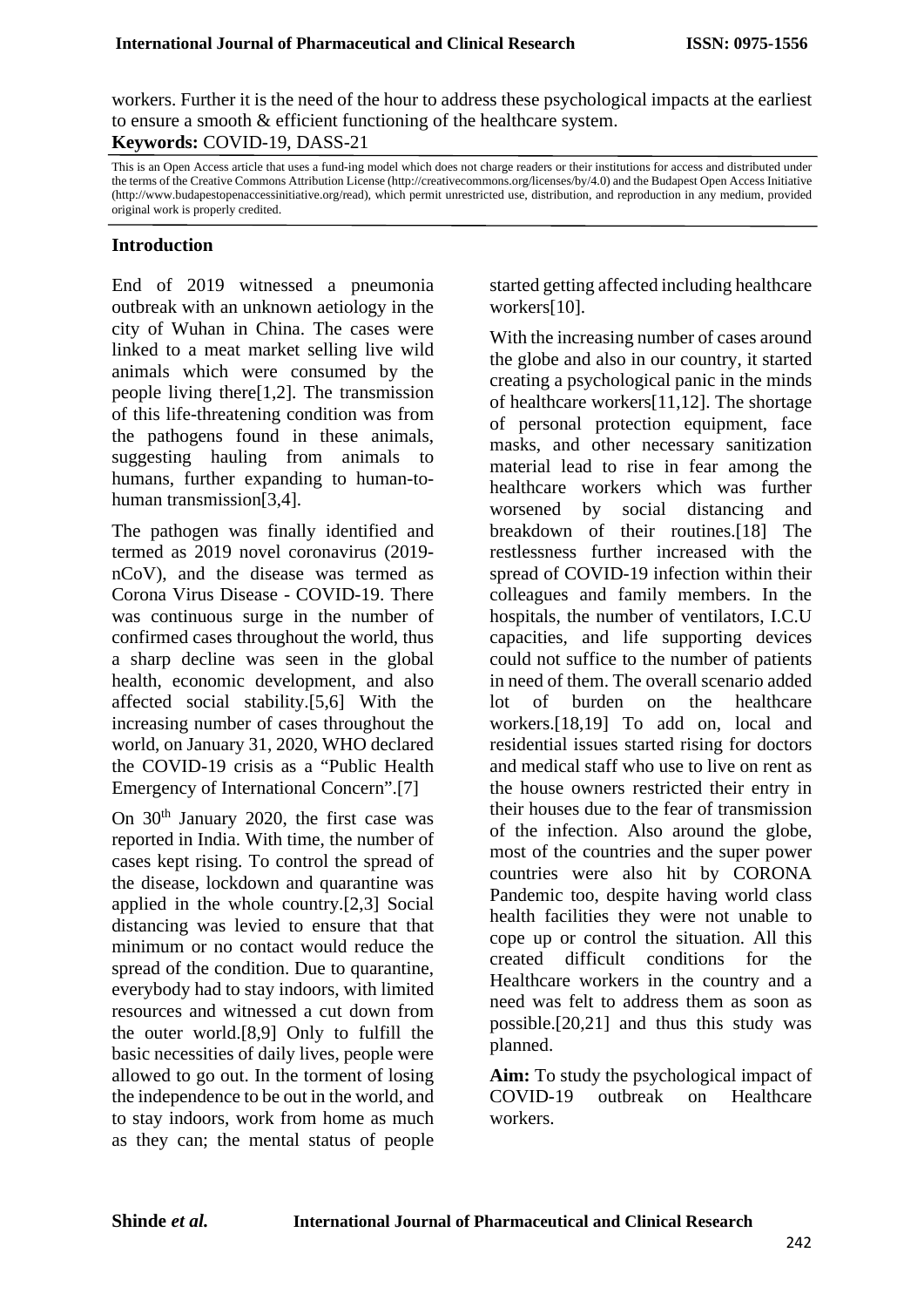**Objective:** To assess symptoms of anxiety, depression and stress in healthcare workers due to COVID-19 pandemic outbreak.

#### **Materials and Methods**:

- **Study Type/Design**: Cross sectional type.
- **Study Duration**: 1 Year.
- **Sample Size**: 222

**Sampling Technique**: The present survey was conducted among the various healthcare workers across Maharashtra through Google forms and manually through direct contacts after taking approval of the Institutional Ethics Committee. Forms were circulated through digital medium and various social media platforms which consisted of information regarding general demographic data along with semi-structured proforma to assess the psychological impact of COVID-19 outbreak on healthcare workers using Depression-Anxiety-Stress Scale (DASS-21).

Participation in the study was voluntary and the participants were requested to submit of the forms digitally and manually after marking the most appropriate rating on the scale. Data was analyzed using appropriate statistical software.

All privacy and confidentiality safeguard were observed.

#### **Inclusion Criteria**

- Doctors
- PG Resident doctors in Various institutions
- **Interns**
- Nursing staff in various institutions
- Technicians/Clerical staff/Lab/Diagnostic staff

## **Exclusion Criteria:**

- Undergraduate students
- Non-teaching Staff
- Participants not willing to be a part of study

#### **Results and Discussion**

- A total of 222 (N) participants were included in the study.
- The mean age of the participants was 30.59 years, with minimum age of 19 years and maximum age of 69 years

| Table Tal Distribution according to right |                  |            |  |  |
|-------------------------------------------|------------------|------------|--|--|
| <b>Age Group</b>                          | <b>Frequency</b> | Percentage |  |  |
| $19 - 28$                                 | 143              | 64 %       |  |  |
| $29 - 38$                                 | 42               | 19 %       |  |  |
| $39 - 48$                                 | 21               | 10 %       |  |  |
| $49 - 58$                                 |                  | 5 %        |  |  |
| $59 - 68$                                 |                  | 2 %        |  |  |
| $69 - 78$                                 |                  | $0\%$      |  |  |

#### **Table 1a: Distribution according to Age.**

Amongst them 46% ( $n=101$ ) were male and 54% ( $n=120$ ) were female and ( $n=1$ ) prefer not to comment. A study done by Rose S et al found that those aged between 30–39 (27.2%) had the most frequent response. The respondents in the study were mostly female which is similar to our study where we also had female preponderance[22].

| 1 wole 1900 <i>D</i> Iberto welch weedi with |     |  |  |  |
|----------------------------------------------|-----|--|--|--|
| <b>GENDER</b>                                | n   |  |  |  |
| <b>Female</b>                                | 120 |  |  |  |
| <b>Male</b>                                  | 101 |  |  |  |
| <b>Prefer not to say</b>                     |     |  |  |  |
| <b>Grand Total</b>                           |     |  |  |  |

#### **Table 1b: Distribution according to Sex.**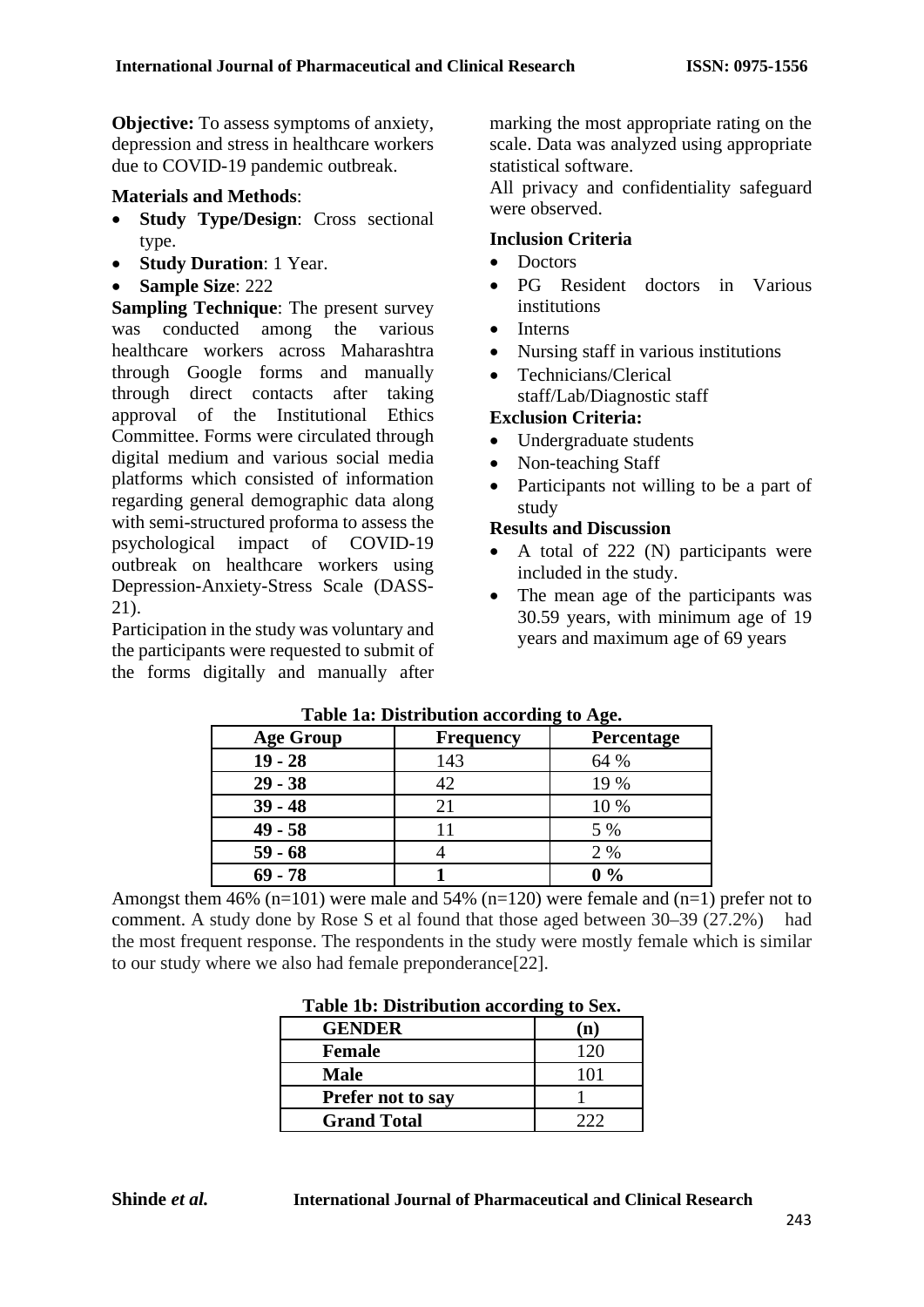Study involved 222 participants which comprised of 54% (n=120) Consultant Doctors, 30%  $(n=68)$  Resident doctors, 8%  $(n=17)$  interns, 6%  $(n=13)$  nursing staff and 2%  $(n=4)$  technicians. Out of which 64% (n=138) belongs to upper middle class, 22% (n=47) are in lower middle class,  $11\%$  (n=25) are upper class and 3% (n=7) are having lower class.



**Figure 1: Distribution according to Qualification**

Out of 120 Consultant Doctors, 32% (n=38) of the study population were found to have stress,33%(n=40) had depression and 37%(n=44) had Stress on Scale - 21 Items (DASS-21) (Table1)

Out of 68 Resident Doctors, 31% (n=21) of the study population was found to have stress, 40 %(n=27) had depression and  $31\%$ (n=24) of people was having anxiety after applying the Depression, Anxiety and Stress Scale - 21 Items (DASS-21). Out of 17 Interns, 56% (n=9) of the study population was found to have stress, 88%(n=14) had depression and  $56\frac{1}{9}$ (n=9) of people was having anxiety after applying the Depression, Anxiety and Stress Scale - 21 Items (DASS-21).

Out of 12 Nursing Staff, 16% (n=2) of the study population was found to have stress,  $41\%$ (n=5) had depression and  $50\%$ (n=7) of participants were having anxiety after applying the Depression, Anxiety and Stress Scale - 21 Items (DASS-21). Technicians were also evaluated by DASS-21 scale but no any significant finding was observed. A study done Rose S et al stated that the nursing staff strongly agreed with the statement "I felt nervous and scared" were than members from physician and other roles[22].

| <b>Table 2: Stress, Anxiety and Depression in</b> |               |                   | <b>Table 3: Stress, Anxiety and Depression in</b> |               |                   |  |
|---------------------------------------------------|---------------|-------------------|---------------------------------------------------|---------------|-------------------|--|
| consultant doctors                                |               |                   | resident doctors                                  |               |                   |  |
| <b>SEVERITY</b><br>OF                             | <b>COUNTS</b> | <b>PERCENTAGE</b> | <b>SEVERITY</b><br>OF                             | <b>COUNTS</b> | <b>PERCENTAGE</b> |  |
| <b>STRESS</b>                                     |               |                   | <b>STRESS</b>                                     |               |                   |  |
| <b>NORMAL</b>                                     | 82            | 68%               | NORMAL                                            | 46            | 69%               |  |
| <b>MILD</b>                                       | 15            | $13\%$            | MILD                                              | 10            | $15\%$            |  |
| <b>MODERATE</b>                                   | Q             | $8\%$             | <b>MODERATE</b>                                   | 9             | $13\%$            |  |
| <b>SEVERE</b>                                     | 10            | $8\%$             | <b>SEVERE</b>                                     | 2             | $3\%$             |  |
| <b>EXT. SEVERE</b>                                |               | 3%                | <b>EXT. SEVERE</b>                                |               |                   |  |
| <b>SEVERITY</b><br>OF                             | <b>COUNTS</b> | <b>PERCENTAGE</b> | <b>SEVERITY</b><br>OF                             | <b>COUNTS</b> | <b>PERCENTAGE</b> |  |
| <b>ANXIETY</b>                                    |               |                   | <b>ANXIETY</b>                                    |               |                   |  |
| NORMAL                                            | 80            | 67%               | <b>NORMAL</b>                                     | 44            | $65\%$            |  |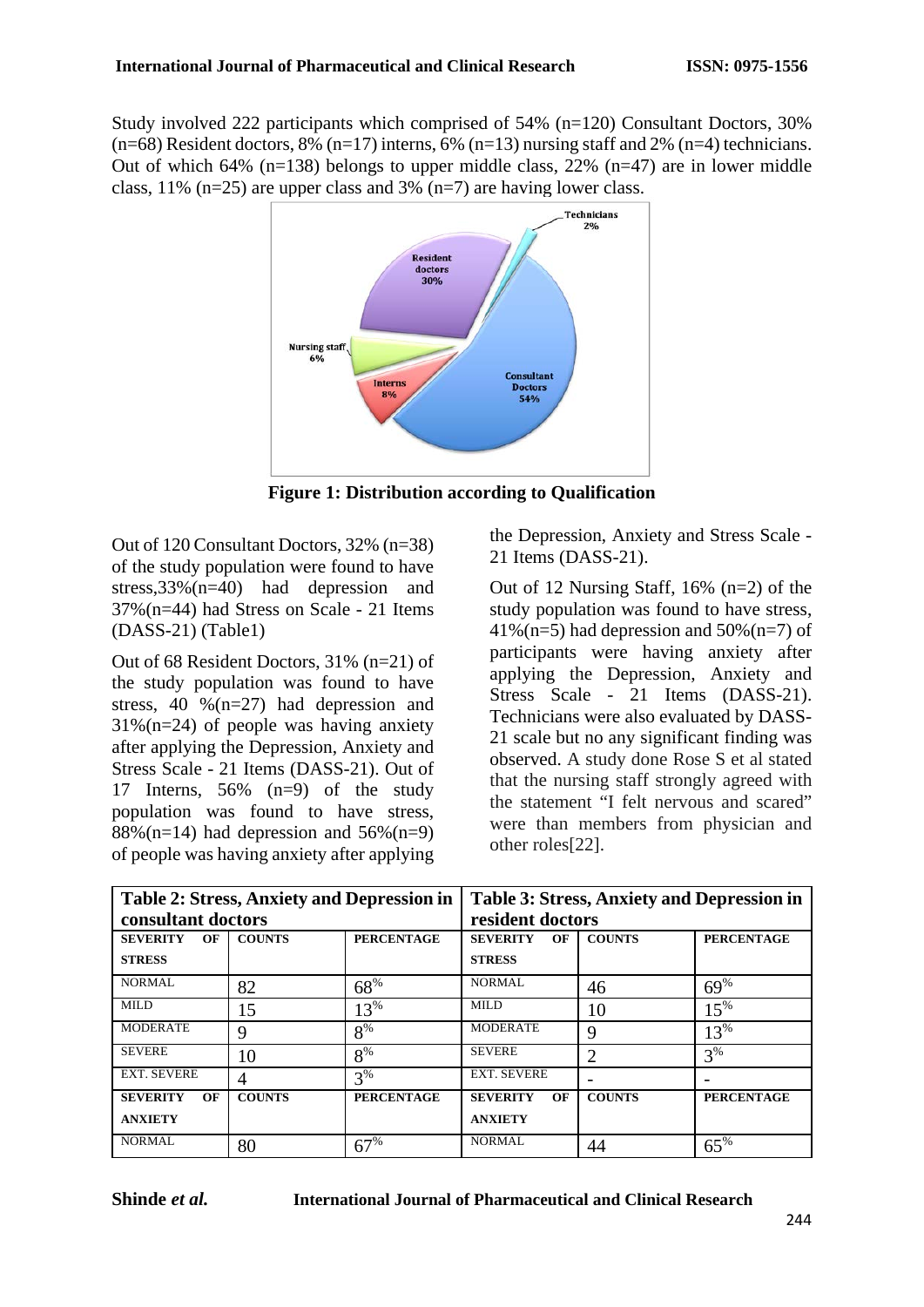| <b>MILD</b>           | 4             | $3%$              | <b>MILD</b>           |               | 7%                |
|-----------------------|---------------|-------------------|-----------------------|---------------|-------------------|
| <b>MODERATE</b>       | 26            | $22^{\%}$         | <b>MODERATE</b>       | 13            | $19\%$            |
| <b>SEVERE</b>         | 3             | $2^{\%}$          | <b>SEVERE</b>         | 2             | $3\%$             |
| <b>EXT. SEVERE</b>    |               | $6\%$             | <b>EXT. SEVERE</b>    | 4             | $6\%$             |
| <b>SEVERITY</b><br>OF | <b>COUNTS</b> | <b>PERCENTAGE</b> | <b>SEVERITY</b><br>OF | <b>COUNTS</b> | <b>PERCENTAGE</b> |
| <b>DEPRESSION</b>     |               |                   | <b>DEPRESSION</b>     |               |                   |
| <b>NORMAL</b>         | 76            | $63\%$            | <b>NORMAL</b>         | 40            | $60\%$            |
| <b>MILD</b>           | 18            | $15\%$            | <b>MILD</b>           | 10            | $15\%$            |
| <b>MODERATE</b>       | 9             | $8\%$             | <b>MODERATE</b>       | 13            | $19\%$            |
| <b>SEVERE</b>         | 12            | $10^{%}$          | <b>SEVERE</b>         | 4             | $6\%$             |
| <b>EXT. SEVERE</b>    |               | $4\%$             | <b>EXT. SEVERE</b>    |               |                   |

On evaluation with the semi-structured proforma related to the aims and objectives of the study, 60.36% population had been reported that they were significantly worried as a result of Covid-19 with the score more than 7, on the scale of 01-10. Study done by Yan L et al reports that the pooled prevalence of anxiety from 44 studies was 37% and the pooled prevalence of depression was 36% estimated in 39 studies[23].

De Kock JH et al found out the prevalence of depressive symptoms varied greatly, ranging between 8.9% to 50.4%. These findings suggest marked differences in the prevalence of depressive symptoms across the studies. The prevalence of anxiety in cross-sectional studies ranged between 14.5% to 44.6%[24].

| <b>Table 4: Stress, Anxiety and Depression</b> |                | <b>Table 5: Stress, Anxiety and Depression</b> |                           |                |                   |  |
|------------------------------------------------|----------------|------------------------------------------------|---------------------------|----------------|-------------------|--|
| in Intern doctors                              |                |                                                | in Nursing Staff          |                |                   |  |
| <b>SEVERITY OF STRESS</b>                      | <b>COUNTS</b>  | <b>PERCENTAGE</b>                              | <b>SEVERITY OF STRESS</b> | <b>COUNTS</b>  | <b>PERCENTAGE</b> |  |
| <b>NORMAL</b>                                  | 11             | 69%                                            | <b>NORMAL</b>             | 10             | $83\%$            |  |
| <b>MILD</b>                                    | $\overline{2}$ | $12\%$                                         | <b>MILD</b>               | 1              | $8\%$             |  |
| <b>MODERATE</b>                                | $\mathbf{1}$   | $6^{%}$                                        | <b>MODERATE</b>           | 1              | $8\%$             |  |
| <b>SEVERE</b>                                  | $\overline{2}$ | $13%$                                          | <b>SEVERE</b>             |                |                   |  |
| <b>EXT. SEVERE</b>                             |                |                                                | <b>EXT. SEVERE</b>        |                |                   |  |
| <b>SEVERITY OF</b>                             | <b>COUNTS</b>  | <b>PERCENTAGE</b>                              | <b>SEVERITY OF</b>        | <b>COUNTS</b>  | <b>PERCENTAGE</b> |  |
| <b>ANXIETY</b>                                 |                |                                                | <b>ANXIETY</b>            |                |                   |  |
| NORMAL                                         | 7              | $44^{\frac{1}{6}}$                             | <b>NORMAL</b>             | 6              | $50\%$            |  |
| <b>MILD</b>                                    | $\overline{2}$ | $12^{\%}$                                      | <b>MILD</b>               | $\overline{2}$ | $17%$             |  |
| <b>MODERATE</b>                                | $\overline{4}$ | $25\%$                                         | <b>MODERATE</b>           | $\overline{4}$ | 33%               |  |
| <b>SEVERE</b>                                  | 1              | $6^{%}$                                        | <b>SEVERE</b>             |                |                   |  |
| <b>EXT. SEVERE</b>                             | $\overline{2}$ | $13%$                                          | <b>EXT. SEVERE</b>        |                |                   |  |
| <b>SEVERITY OF</b>                             | <b>COUNTS</b>  | <b>PERCENTAGE</b>                              | <b>SEVERITY OF</b>        | <b>COUNTS</b>  | <b>PERCENTAGE</b> |  |
| <b>DEPRESSION</b>                              |                |                                                | <b>DEPRESSION</b>         |                |                   |  |
| <b>NORMAL</b>                                  | $\overline{2}$ | $12\%$                                         | <b>NORMAL</b>             | 7              | $58\%$            |  |
| <b>MILD</b>                                    | 5              | $31\%$                                         | <b>MILD</b>               | $\mathbf{1}$   | $8\%$             |  |
| <b>MODERATE</b>                                | 7              | 44%                                            | <b>MODERATE</b>           | 3              | $25\%$            |  |
| <b>SEVERE</b>                                  | $\overline{2}$ | $13%$                                          | <b>SEVERE</b>             |                | $8\%$             |  |
| <b>EXT. SEVERE</b>                             |                |                                                | <b>EXT. SEVERE</b>        |                |                   |  |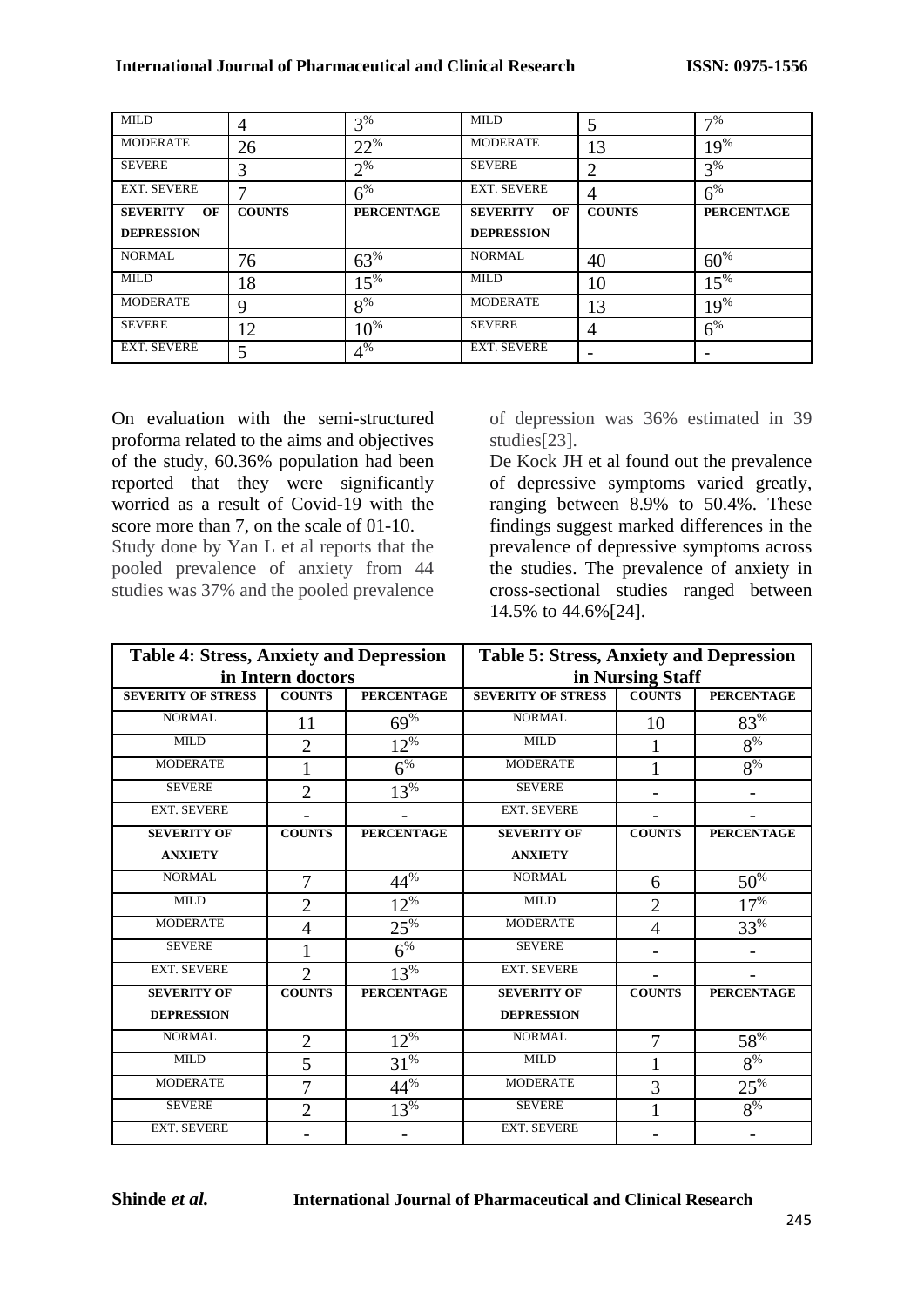| <b>QUESTIONS</b>                          | $\bf{0}$<br>(None) | $\mathbf{1}$          | $\overline{2}$<br>(Mild) | $\overline{\mathbf{3}}$<br>(Moderate) | $\overline{\mathbf{4}}$<br>(Severe) |
|-------------------------------------------|--------------------|-----------------------|--------------------------|---------------------------------------|-------------------------------------|
| Do you feel stressful after               | 5%                 | (Occasionally)<br>14% | 33%                      | 28%                                   | 20%                                 |
| exposure/threatened                       |                    |                       |                          |                                       |                                     |
| exposure?                                 |                    |                       |                          |                                       |                                     |
| Did you face any avoidance                | 28%                | 18%                   | 23%                      | 19%                                   | 12%                                 |
| behavior in yourself during               |                    |                       |                          |                                       |                                     |
| the COVID-19 period?(eg.                  |                    |                       |                          |                                       |                                     |
| feeling of not<br>attending               |                    |                       |                          |                                       |                                     |
| work)                                     |                    |                       |                          |                                       |                                     |
| Did you have anger outbursts              | 34%                | 18%                   | 21%                      | 15%                                   | 12%                                 |
| the<br>COVID-19<br>during                 |                    |                       |                          |                                       |                                     |
| period?                                   |                    |                       |                          |                                       |                                     |
| Do you have fear of infecting             | 17%                | 27%                   | 24%                      | 22%                                   | 10%                                 |
| yourself?                                 |                    |                       |                          |                                       |                                     |
| Do you have the fear that you             | 9%                 | 16%                   | 20%                      | 28%                                   | 27%                                 |
| will infect others?                       |                    |                       |                          |                                       |                                     |
| Do you have the fear of                   | 13%                | 12%                   | 13%                      | 26%                                   | 36%                                 |
| infecting<br>family<br>your<br>members?   |                    |                       |                          |                                       |                                     |
| experiencing<br>Are                       | 15%                | 19%                   | 24%                      | 20%                                   | 22%                                 |
| you<br>frustration due to loss of         |                    |                       |                          |                                       |                                     |
| usual routine activities?                 |                    |                       |                          |                                       |                                     |
| Do you feel your frustration              | 19%                | 26%                   | 24%                      | 16%                                   | 15%                                 |
| increased for<br>being<br>has             |                    |                       |                          |                                       |                                     |
| unable to take part in day-to-            |                    |                       |                          |                                       |                                     |
| day activities?                           |                    |                       |                          |                                       |                                     |
| Is inadequate supplies of                 | 25%                | 18%                   | 13%                      | 22%                                   | 22%                                 |
| medical supplies (e.g. masks,             |                    |                       |                          |                                       |                                     |
| sanitizers, PPE kits, etc.)               |                    |                       |                          |                                       |                                     |
| affecting your work life?                 |                    |                       |                          |                                       |                                     |
| Is there feeling of insecurity            | 9%                 | 19%                   | 23%                      | 23%                                   | 26%                                 |
| about different patterns of               |                    |                       |                          |                                       |                                     |
| risk? (eg. Persons coming                 |                    |                       |                          |                                       |                                     |
| Spot<br>Areas/<br>from<br>Hot             |                    |                       |                          |                                       |                                     |
| Asymptomatic<br>carriers/Patients<br>with |                    |                       |                          |                                       |                                     |
| common cold etc.)                         |                    |                       |                          |                                       |                                     |
| Is there fear of lack of                  | 14%                | 19%                   | 24%                      | 20%                                   | 23%                                 |
| transparency<br>about<br>the              |                    |                       |                          |                                       |                                     |
| pandemic from the health and              |                    |                       |                          |                                       |                                     |
| government officials?                     |                    |                       |                          |                                       |                                     |

| Table 6: Semi structured Proforma and Question's responses |  |
|------------------------------------------------------------|--|
|------------------------------------------------------------|--|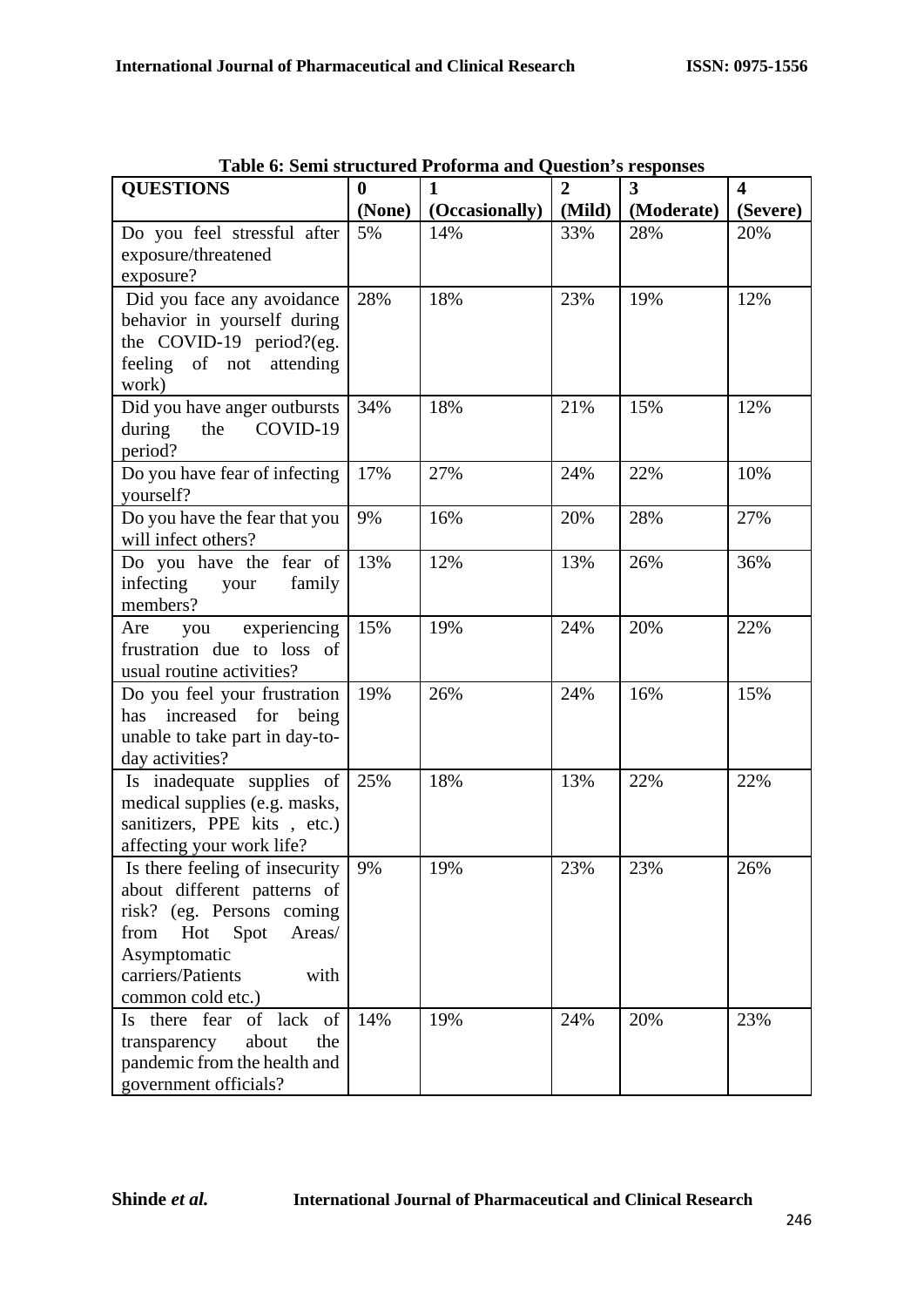#### **Conclusion:**

In our study we have applied Depression, Anxiety and Stress Scale - 21 Items (DASS-21) to evaluate symptoms related to stress, depression and anxiety in all the study participants, (n=222) out of which.

32% Consultant Doctors were found to have signs and symptoms related to stress, 33% had symptoms suggesting depression and 37% had symptoms related to anxiety.

31% of Resident Doctors, were found to have signs and symptoms related to stress, 40 % had symptoms suggesting depression and 31% of the participants were having symptoms related to anxiety.

56% Interns were found to have signs and symptoms related to stress, 88% had symptoms suggesting depression and 56% of the participants were having symptoms related to anxiety.

16% of Nursing Staff were found to have signs and symptoms related to stress, 41% had symptoms suggesting depression and 50% of participants were found to have symptoms related to anxiety.

Technicians were also evaluated by DASS-21 scale but no any significant finding was observed.

60% participants were extremely worried about COVID 19, 44% reported feeling stressful after threatened exposure, 62% people had severe fear of infecting their family members.

42% healthcare workers were experiencing frustration due to loss of usual routine activities as well as 49% people had feeling of insecurity about different patterns of risk? (eg. Persons coming from Hot Spot Areas/ Asymptomatic carriers/Patients with common cold etc.)

There were symptoms pointing towards presence of Stress, Depression and Anxiety amongst the COVID-19 Pandemic Healthcare workers. Further it is the need of the hour to address these psychological impacts at the earliest for a smooth & efficient functioning of the healthcare system.

### **Limitations:**

The sample size of the study was less, larger sample size would be required for better interpretation of study**.**

As the study is cross sectional, the emergence of new psychiatric symptom and/or progression of it were missed. A longitudinal study design is required to understand how the psychiatric morbidity progresses with time.

#### **References:**

- 1. Li Q, Guan X, Wu P, Wang X, Zhou L, Tong Y, Ren R, Leung KS, Lau EH, Wong JY, Xing X. Early transmission dynamics in Wuhan, China, of novel coronavirus–infected pneumonia. New England journal of medicine. 2020 Jan 29.
- 2. Government of India, [https://www.covid19india.org/demograph](https://www.covid19india.org/demographics) [ics](https://www.covid19india.org/demographics).
- 3. Government of India, <https://www.mygov.in/covid-19/>
- 4. BBC News survey, [https://www.bbc.com/news/world-asia](https://www.bbc.com/news/world-asia-india-52131338)[india-52131338](https://www.bbc.com/news/world-asia-india-52131338)
- 5. National Health Commission of China. Updates on the novel coronavirus outbreak up to March 2, 2020. Accessed March 3,2020http://www.nhc.gov.cn/xcs/yqtb/ 202003/c588ee20113b4136b27f2a07fa a7075b.shtml
- 6. Rothe C, Schunk M, Sothmann P, Bretzel G, Froeschl G, Wallrauch C, Zimmer T, Thiel V, Janke C, Guggemos W, Seilmaier M. Transmission of 2019 nCoV infection from an asymptomatic contact in Germany. New England journal of medicine. 2020 Mar 5;382(10):970-1.
- 7. WHO G. Statement on the second meeting of the International Health Regulations (2005) Emergency